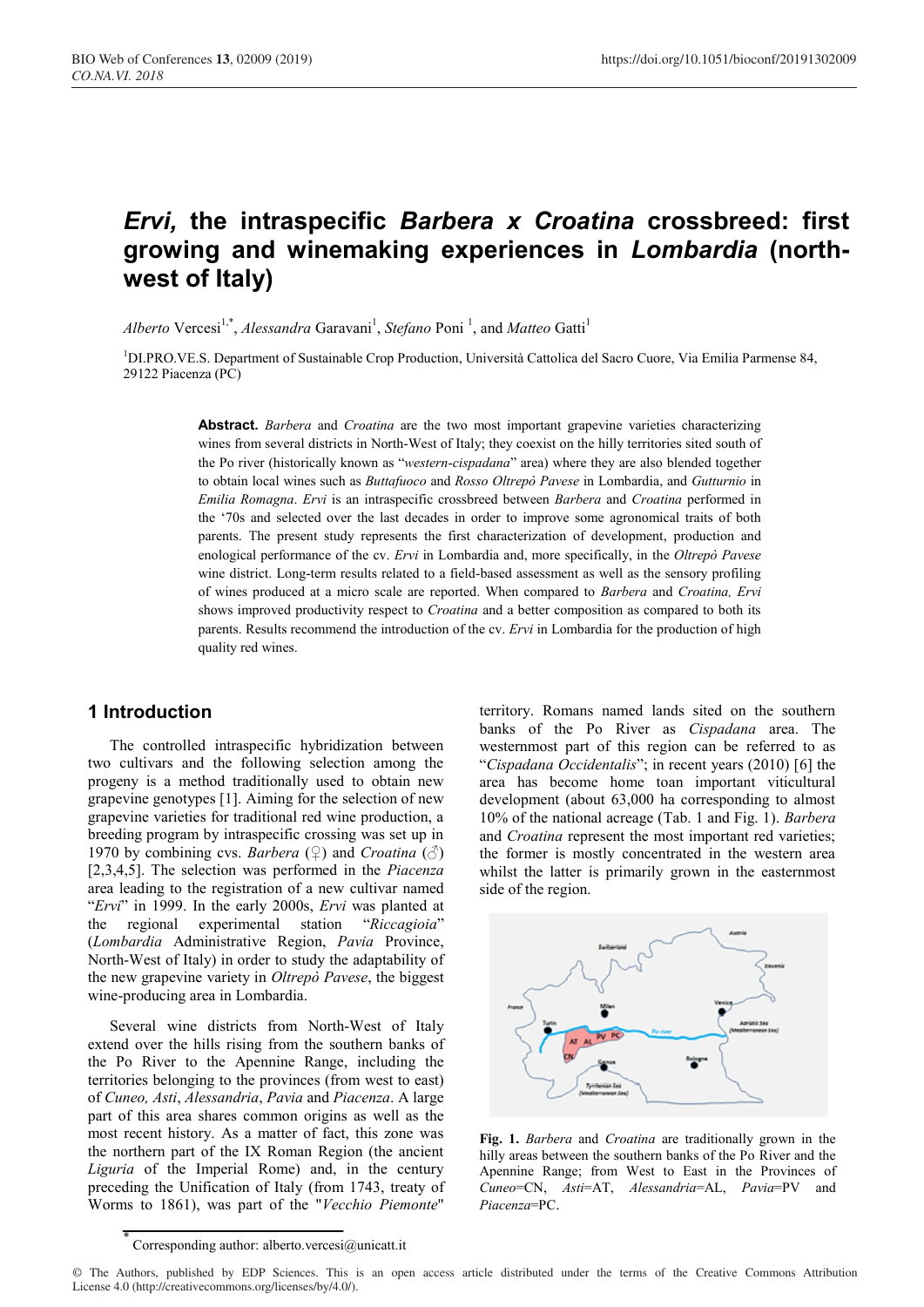**Table 1.** Comparison between the total area under vines and the *Barbera* and *Croatina* acreage in Italy and in the Western-Cispadana zone. Data 2010 from the  $6^{th}$  General Census of Agriculture [6].

|                      | Total<br>acreage<br>(ha) | <b>Barbera</b><br>(ha) | Croatina<br>(ha) |
|----------------------|--------------------------|------------------------|------------------|
| Italy                | 625,699                  | 20,524                 | 6,120            |
| Cuneo                | 16,065                   | 2,238                  | 16               |
| Asti                 | 15,559                   | 6,935                  | 67               |
| Alessandria          | 12,328                   | 4,299                  | 82               |
| Pavia                | 13,193                   | 2,284                  | 3,851            |
| Piacenza             | 5,906                    | 1,779                  | 1,690            |
| Western<br>Cispadana | 63,051                   | 17,535                 | 5,706            |

According to the  $6<sup>th</sup>$  General Census of Agriculture (2010) [6], *Barbera* is grown over 20,524 ha representing the most widespread grapevine variety in the North-West of the country and ranking  $6<sup>th</sup>$  at national scale; as a matter of fact, partitioning the Italian acreage per cultivar, *Barbera* is only surpassed by *Sangiovese* (71,628 ha), *Montepulciano* (34,824 ha), *Catarratto* (34,794 ha), *Merlot* (28,041 ha) and *Trebbiano toscano* (22,702 ha). Although the planted area is not as extensive as *Barbera*, *Croatina* is grown on approximately 6,100 ha, similar to plantings of other relevant national varieties such as *Nebbiolo*. In the *Pavia* Province and, more specifically in *Oltrepò Pavese* (*Lombardia*), *Croatina* is the main variety at the base of several local wines such as *Bonarda dell'Oltrepò Pavese*, the 8<sup>th</sup> most produced Italian red wine by volume [7]. When the survey was performed, *Ervi* vineyards were almost non-existent and the first plantings in *Emilia Romagna* Region were in 2008. *Ervi* is currently grown in the *Piacenza* Province where 20 ha are registered (data 2018).

Wines from *Western Cispadana* region produced with *Barbera* and *Croatina* meet two main styles: varietal wines (in which the wine designation corresponds to the cultivar's name) and territorial wines (in which the wine designation corresponds to its geographical origin).

In *Oltrepò Pavese* (Pavia Province, PV, *Lombardia*) and *Colli Piacentini* (Piacenza Province, PC, *Emilia Romagna*), *Barbera* and *Croatina* are blended together also to produce high-quality red wines with Protected Designation of Origin. Depending on grape geographical origin, wines may be designated as *Buttafuoco* or *Rosso Oltrepò Pavese* (*PV*), *Gutturnio Classico* or *Gutturnio* dei Colli Piacentini (*PC*). *Barbera* and *Croatina* are used in comparable proportions in all of these regional wines. If *Gutturnio* can be made only by using these two main cultivars, the *Buttafuoco* also contains other local varieties such as *Ughetta di Canneto* and *Uva rara*.

*Ervi* was selected in *Piacenza* (*Emilia Romagna*) as part of a program aiming to renovate the local ampelographic platform by selecting new genotypes improving some negative traits of its parents [2]. Among the disadvantageous traits, high acidity level and poor anthocyanin accumulation of *Barbera* grapes, especially when from high vigour zones [8], as well as wine

astringency and low basal-bud fruitfulness of *Croatina* [9] still represent the most critical issues of these traditional varieties. *Ervi* shows relatively constant yield and small berries, it ripens earlier than both its parents, and achieves higher soluble solids and total anthocyanin concentration than *Barbera*. The emergent interest on *Ervi* is also due to the optimal basal-bud fruitfulness and low berry detachment force (BDF) at harvest, enhancing its suitability to vineyard mechanization especially as it concerns spur pruning and mechanical harvesting [10].

The research aims to determine if the new crossbreed *Ervi* can represent a resource for the ampelographic platform of *Oltrepò Pavese* (Lombardia) where the *Ervi*'s parents are the most representative varieties for producing red wines (about 6,000 ha, Tab. 1). For the three varieties, plant yield and fruit composition will be assessed. A wine sensory profile of the three varieties will be presented. The results will support the application process required to include *Ervi* into the regional list of grape varieties allowed to be cultivated in Lombardia.

# **2 Material and methods**

The experimental vineyard was planted in 2002 in Oltrepò Pavese wine district at the "Riccagioia" experimental station (*Lombardia* Administrative Region,) sited in *Torrazza Coste* (44°58'40"44 N, 09°5'4"56 E, 150 m asl). *Barbera, Ervi* and *Croatina* grafted onto SO4 rootstock are 1.1 m and 2.5 m spaced within and between the rows, respectively. Vines are long-cane (simple Guyot) pruned and trained to a vertical shoot positioning (VSP) trellis; 12-14 nodes per vine are kept at winter pruning. During the period 2008- 2013, 15 vines per cultivar were tagged and the following variables were annually assessed: bud fruitfulness (number of clusters/node), cluster weight (g), total soluble solids (°Brix), titratable acidity (g/L, as tartaric acid equivalents); the grape concentration of anthocyanins and polyphenols was measured in 2011. At harvest, fruit from each cultivar was hand-picked and processed in stainless-steel micro-ferments (two replicates per cultivar with a maximum capacity of 80 L each) according to standard guidelines for red winemaking. Wines were then bottled and sensory analysis was carried out after six month the following spring; the paper reports results only from 2011.

The ampelographic characterisation of the three grapevine varieties was performed in 2011 according to the OIV descriptor list for grape varieties and Vitis species [11].

Field-based data were processed according to the two-way analysis of variance (ANOVA) by considering variety (V) and year (Y) as main sources of variability. In case the F test was significant, mean values were compared by the SNK test (Student Neuman Keuls) at p≤0.05. Data from sensory analysis were processed according to the Friedman test [12]. Within each descriptor, wine scores were compared by LSD at p=0.05.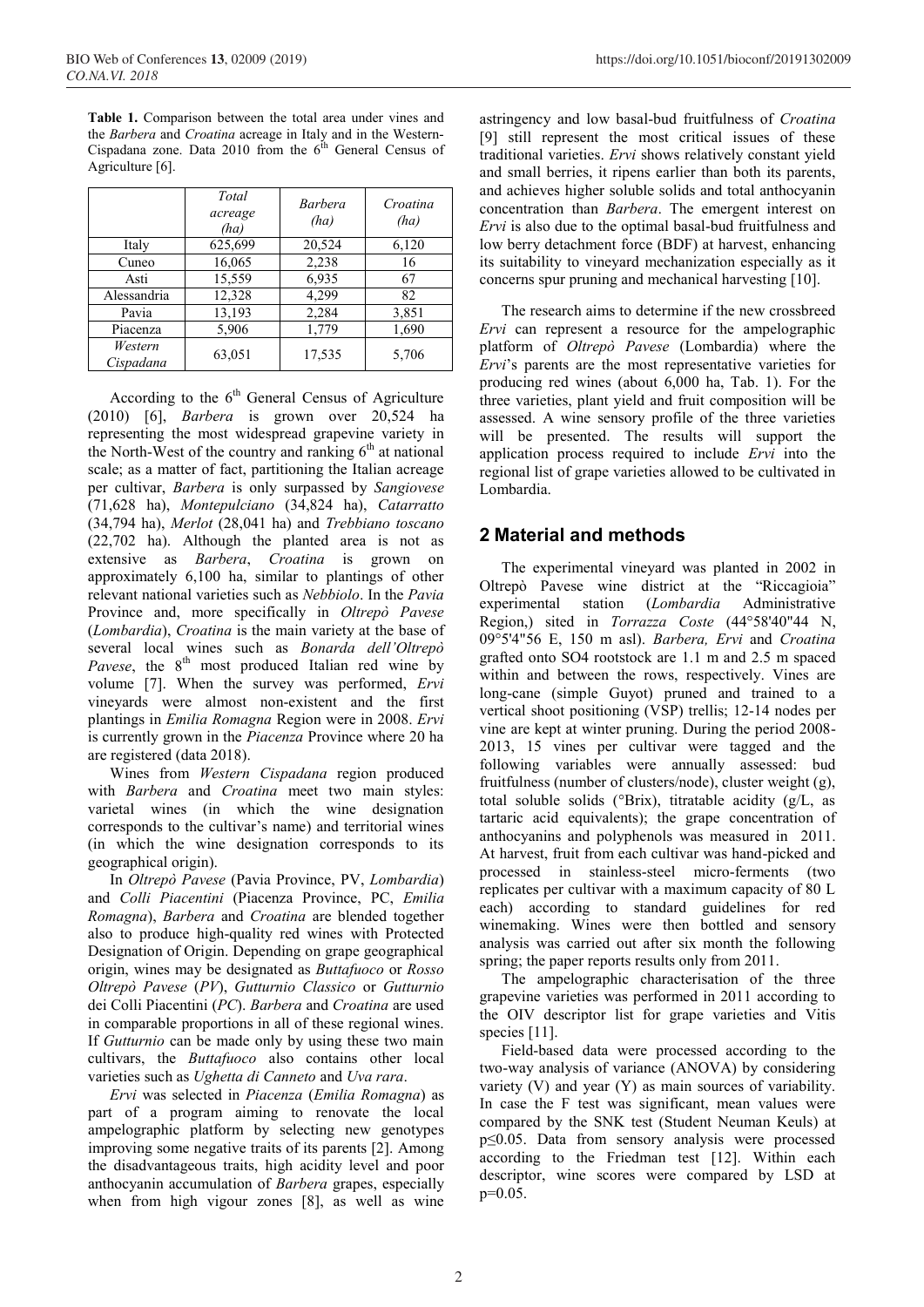## **3 Results**

#### **3.1 Ampelographic characterization**

The varietal characterization based on leaf and fruit description is reported in table 2. When compared to *Barbera* and *Croatina*, *Ervi* showed shorter vein N1 (code OIV 601) and dissimilar teeth; the cluster was looser as compared to both its parents and smaller than *Barbera*. Single cluster weight generally showed "low values" according to OIV 502 notes; however, a deeper characterisation is reported in table 3. In effect, the OIV 502 considers clusters of about 500g as "medium" because determined as the mean value of the largest cluster of 10 shoots. In addition, the classification proposed by OIV is referred to all the grapevine varieties including wine grapes, table grapes and other Vitis spp. resulting in lower efficacy to discriminate the three cultivars considered as part of the present study.

**Table 2.** Ampelographic characterization of the three grapevine varieties based on OIV descriptors observed in 2011 at the experimental station "*Riccagioia"* (*Torrazza Coste, Lombardia)*. Codes from OIV065 to OIV84 and OIV601 are referred to mature leaves.

| CodeN°                       | <b>Barbera</b> | Croatina   | Ervi          |  |
|------------------------------|----------------|------------|---------------|--|
| OIV 155 -Shoot:              | medium         | very low   | medium        |  |
| fertility of basal           |                |            |               |  |
| buds (buds 1-3)              |                |            |               |  |
| OIV $065 - size$             | medium         | medium     | medium        |  |
| of blade                     |                |            |               |  |
| OIV $067 - shape$            | pentagonal     | pentagonal | Pentagonal    |  |
| of blade                     |                | and        | and short     |  |
|                              |                | elongated  |               |  |
| 068<br><b>OIV</b>            | five           | five and   | five          |  |
| number of lobes              |                | three, cup |               |  |
|                              |                | shape      |               |  |
| OIV -<br>069                 | dark green     | Medium     | medium        |  |
| $\circ$ of<br>colour<br>the  |                | dark green | green         |  |
| side<br>of<br>upper          |                |            |               |  |
| blade                        |                |            |               |  |
| OIV 077 - size of            | large          | small      | small         |  |
| teeth in relation            |                |            |               |  |
| to blade size                |                |            |               |  |
| OIV 078                      | medium         | alternate  | short         |  |
| length-width                 |                | short and  |               |  |
| comparison<br>of             |                | medium     |               |  |
| teeth                        |                |            |               |  |
| 079<br>OIV-                  | closed and     | open       | open (little) |  |
| opening<br>of                | overlapped     |            |               |  |
| petiole sinus                |                |            |               |  |
| $\overline{OIV}$ 080 - shape | U shaped       | V shaped   | V shaped      |  |
| of the base<br>of            |                |            |               |  |
| petiole sinus                |                |            |               |  |
| OIV<br>084                   | high           | medium     | medium        |  |
| density of hairs             |                |            |               |  |
| on lower<br>side             |                |            |               |  |
| blade                        |                |            |               |  |
| $\overline{202}$<br>OIV      | medium         | long       | medium        |  |
| length<br>Bunch              |                |            |               |  |
| (peduncle                    |                |            |               |  |
| excluded)                    |                |            |               |  |
| <b>OIV</b><br>204            | dense          | medium     | loose-        |  |
| Bunch: density               |                |            | medium        |  |

| OIV<br>208         | cylindrical- | conical | conical |
|--------------------|--------------|---------|---------|
| Bunch: shape       | conical      |         |         |
| Berry size         | medium-      | medium- | medium- |
|                    | big( >2.2g)  | small   | small   |
|                    |              | (2.0g)  | (2.0g)  |
| $OIV$ 223 - Berry  | Ellipsoid    | globose | globose |
| shape              |              |         |         |
| $OIV 601 - length$ | Medium       | medium  | short   |
| of vein N1         |              |         |         |

#### **3.2 Yield and fruit composition**

Yield per vine significantly differed among the three genotypes (Tab. 3). With highest shoot fruitfulness (1.46) and heaviest clusters (298 g), *Barbera* was the most productive variety with a yield corresponding to 4.4 kg/vine. When compared to *Barbera*, *Ervi* presented similar shoot fruitfulness (1.41 vs 1.46), smaller clusters (218g vs 298 g) and berries (1.65 g vs 2.17 g). Contrariwise, cluster and berry mass were similar to *Croatina*. As a consequence of relationships among the above mentioned yield components, yield per vine in *Ervi* was 3.47 kg -- 37% higher than *Croatina*, and 28% lower than *Barbera*. The TSS concentration in must was lower in *Barbera* (21.8 °Brix) than *Ervi* and *Croatina* which both exceeded the threshold of 24 °Brix. All the varieties were different as a function of titratable acidity. The highest of which being *Barbera* (10.05 g/L), followed by *Ervi* (7.58 g/L) and *Croatina* (5.78 g/L). The must concentration of tartaric and malic acids varied according to variations in titratable acidity and three statistically significant separate groups were identified (Tab. 5).

**Table 3.** Variation of some yield components as a function of grapevine variety (Data 2008-2013). Mean values and F test, ns  $=$  not significant; \* and \*\* = significant per p $\leq 0.05$  and p $\leq 0.01$ , respectively. Within each column, values with different letters are significantly different at SNK test (p<0.05).

| Cvs and<br>sources of<br>variation                   | Shoot<br>fruitfulness            | Cluster<br>weight $(g)$            | Berry<br>weight $(g)$              | Yield<br>(kg/vine)              |
|------------------------------------------------------|----------------------------------|------------------------------------|------------------------------------|---------------------------------|
| Croatina                                             | 0.79a                            | 220a                               | 1.63a                              | 2.53a                           |
| Ervi                                                 | 1.41 <sub>b</sub>                | 218a                               | 1.65a                              | 3.47b                           |
| <b>Barbera</b>                                       | 1.46 <sub>b</sub>                | 298 b                              | 2.17 <sub>b</sub>                  | 4.44 b                          |
| $\overline{F}$<br>Variety (V)<br>Year $(Y)$<br>V x Y | 20.67 **<br>$3.36*$<br>$2.65$ ns | $4.64$ **<br>$5.81**$<br>$0.85$ ns | $7.39**$<br>$5.12**$<br>$2.285$ ns | $5.73**$<br>$6.71**$<br>$4.39*$ |

In more detail, *Barbera* presented the highest tartrate and malate concentrations (7.81 vs 3.98 g/L, respectively) followed by *Ervi* (6.88 vs 2.92 g/L), and *Croatina* (5.75 vs 1.99 g/L). Despite the intermediate development of organic acids, *Ervi* showed the highest anthocyanin concentration in grapes (1.79 mg/g) followed by *Croatina* and *Barbera. Ervi*'s attitude to accumulate pigments in fruit is also demonstrated when compared to its parents being 60% and 143% higher than *Croatina*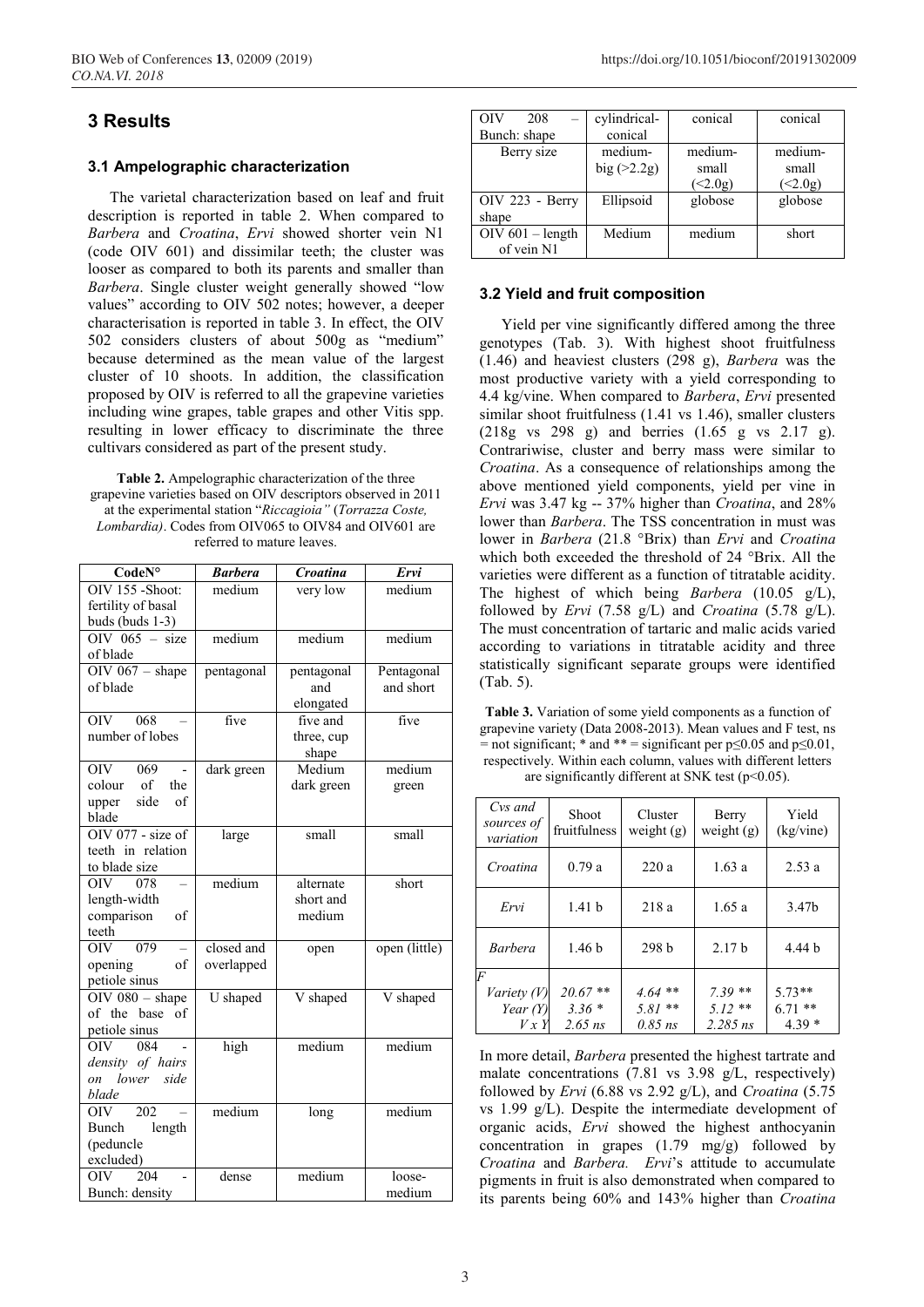and *Barbera*, respectively. Total phenolics were also significantly higher in *Ervi* and *Croatina* (2.54 mg/g) than *Barbera* (1.05 mg/g).

**Table 4.** Variation of technological maturity parameters as a function of grapevine variety. (Data 2008-2013). Mean values and F test,  $ns = not significant; * and ** = significant per$ p≤0.05 and p≤0.01, respectively. Within each column, values with different letters are significantly different at SNK test  $(20.05)$ 

| (D-0.02).                          |                    |                                |                   |  |  |  |
|------------------------------------|--------------------|--------------------------------|-------------------|--|--|--|
| Cys and<br>sources of<br>variation | $\mathrm{Prix}$    | Titratable<br>acidity<br>(g/L) | pH                |  |  |  |
| Croatina                           | 24.23 <sub>b</sub> | 5.78 a                         | 3.36 <sub>b</sub> |  |  |  |
| Ervi                               | 24.94 <sub>b</sub> | 7.58 <sub>b</sub>              | 3.38 <sub>b</sub> |  |  |  |
| <i>Barbera</i>                     | 21.80a             | 10.05c                         | 3,05a             |  |  |  |
| F                                  |                    |                                |                   |  |  |  |
| <i>Variety (V)</i>                 | $7.84**$           | $37.10**$                      | $60.49**$         |  |  |  |
| Year $(Y)$                         | $2.44*$            | $2.97*$                        | $9.51**$          |  |  |  |
| V x Y                              | $1.47$ ns          | $6.70**$                       | $14.19**$         |  |  |  |

**Table 5.** Variation of tartrate, malate (2008-2013), total anthocyanins (Anth.) and Phenols (2011) concentration as a function of grapevine variety. (Data 2008-2013). Mean values and F test,  $ns = not significant; * and ** = significant per$ p≤0.05 and p≤0.01, respectively. Within each column, values with different letters are significantly different at SNK test  $(p<0.05)$ .

| Cvs and<br>sources of<br>variation      | Tartrate<br>(g/L)              | Malate<br>(g/L)      | Anth.<br>(g/L)    | Phenols<br>(g/L)  |
|-----------------------------------------|--------------------------------|----------------------|-------------------|-------------------|
| Croatina                                | 5.75 a                         | 1.99a                | 1.11 <sub>b</sub> | 2.54 <sub>b</sub> |
| Ervi                                    | 6.88 <sub>b</sub>              | 2.92 <sub>b</sub>    | 1.79c             | 2.54 <sub>b</sub> |
| <b>Barbera</b>                          | 7.81 c                         | 3.98c                | 0.73a             | 1.05a             |
| F<br>Variety (V)<br>Year $(Y)$<br>V x Y | 28.7**<br>$4.07**$<br>$5.00**$ | $5.62*$<br>$1.52$ ns | $20.1**$          | $13.8**$          |

#### **3.3 Wine sensory analysis**

The sensory profile of *Barbera, Croatina and Ervi* wines is showed in table 6. All the varietal wines are described by intense red colour with deep purple hues, fruit smell dominant on spicy and floral notes and very light herbaceous and vegetative hints. However, experimental wines from 2011 when tasted the following spring showed significant differences in some important sensory descriptors such as colour intensity, floral and fruity aromas and taste. More precisely, the colour intensity in *Ervi* wine was similar to *Croatina* and deeper than *Barbera*. Intensity of dark fruit aromas (cherry and blackberry) as well as hints of violet and plum were higher in *Ervi* and *Croatina* as compared to *Barbera* wines. *Ervi* and *Croatina* were similar also in terms of wine taste (higher body and lower acidity respect to *Barbera*) and retro-olfaction perception with longer persistence and higher fruity hints as compared to *Barbera*. However, moderate astringency and distinctive spicy retro-olfaction perception allowed tasters to distinguish *Ervi* from *Croatina*. Furthermore, *Croatina* ranked first regarding the olfaction agreeableness (Fig. 2) whilst both *Ervi* and *Croatina* registered the higher scores as based on global agreeableness (Fig. 3). According to these results, *Ervi* wines show a distinctive aromatic profile that is compatible and complementary with *Barbera* and *Croatina*. As a matter of fact, *Ervi* introduces distinctive taste by smoothing and balancing the main enological issues associated to its parents; more specifically, the astringency related to low-weight flavanols in *Croatina*, and the distinctive acidity in *Barbera*. *Ervi* wines show lower astringency than *Croatina* and moderate acidity when compared to *Barbera*. This set of characteristics allows considering *Ervi* as a possible solution to the oenological improvement of traditional wines produced by blending cvs. *Croatina* and *Barbera* in north-west of Italy.





**Fig. 2.** Olfaction agreeableness of *Barbera* (BA), *Croatina* (CRO) and *Ervi* wines produced in 2011. Wine scores are compared by LSD at p=0.05.



**Fig. 3.** Global agreeableness of *Barbera* (BA), *Croatina* (CRO) and *Ervi* wines produced in 2011. Wine scores are compared by LSD at p=0.05.

**Table 6.** Average wines cores for sensory descriptors assessed by the panel test. T= Friedman test, ns = not significant; \* and